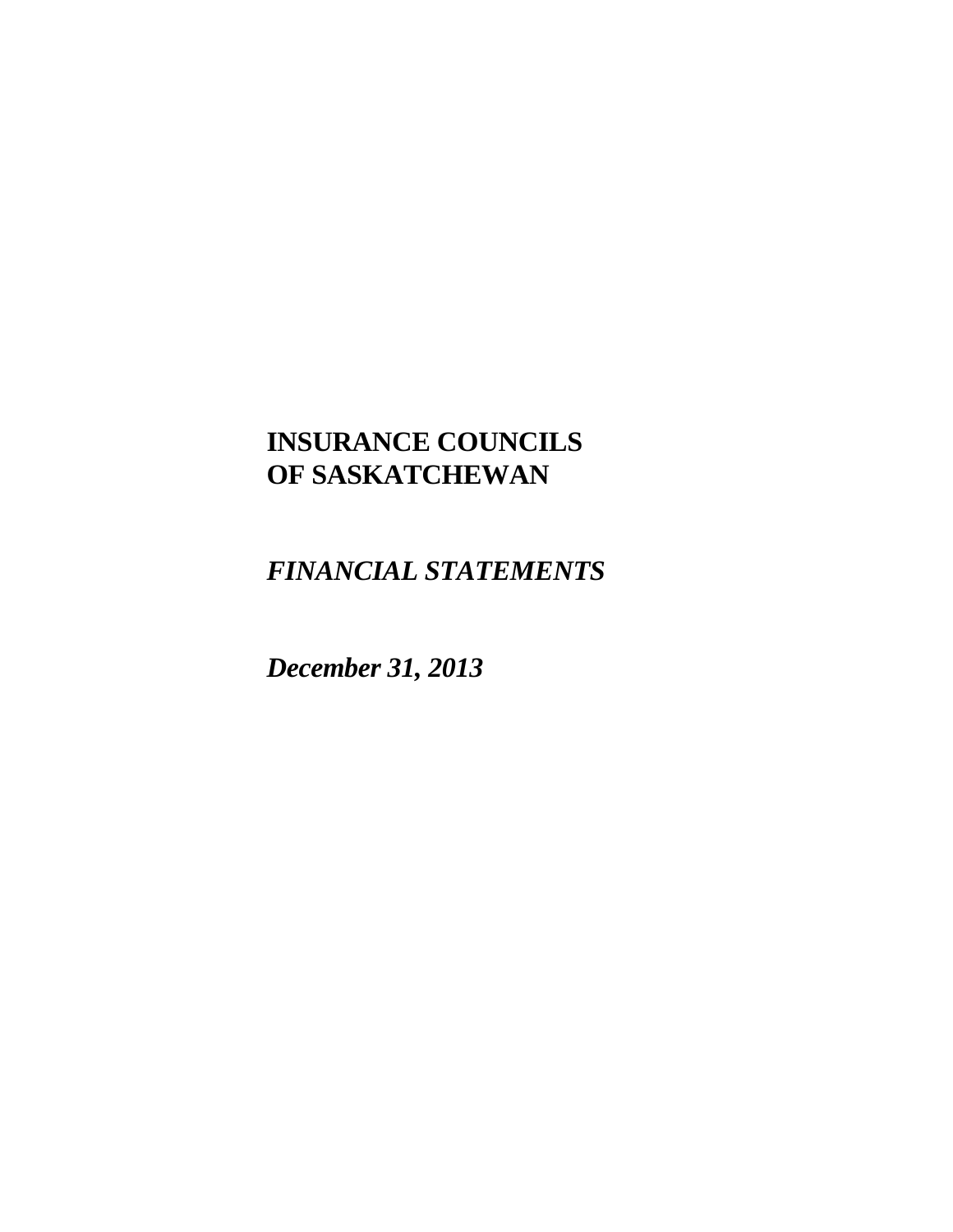# Deloitte.

Deloitte LLP 2103 - 11th Avenue Mezzanine Level Bank of Montreal Building Regina, SK S4P 3Z8 Canada

Tel: 306-565-5200 Fax: 306-757-4753 www.deloitte.ca

#### **INDEPENDENT AUDITOR'S REPORT**

To the Members of Insurance Councils of Saskatchewan

We have audited the accompanying financial statements of Insurance Councils of Saskatchewan, which comprise the statement of financial position as at December 31, 2013, and the statements of operations, changes in net assets and cash flows for the year then ended, and a summary of significant accounting policies and other explanatory information.

#### **Management's Responsibility for the Financial Statements**

Management is responsible for the preparation and fair presentation of these financial statements in accordance with Canadian accounting standards for not-for-profit organizations, and for such internal control as management determines is necessary to enable the preparation of financial statements that are free from material misstatement, whether due to fraud or error.

#### **Auditor's Responsibility**

Our responsibility is to express an opinion on these financial statements based on our audit. We conducted our audit in accordance with Canadian generally accepted auditing standards. Those standards require that we comply with ethical requirements and plan and perform the audit to obtain reasonable assurance about whether the financial statements are free from material misstatement.

An audit involves performing procedures to obtain audit evidence about the amounts and disclosures in the financial statements. The procedures selected depend on the auditor's judgment, including the assessment of the risks of material misstatement of the financial statements, whether due to fraud or error. In making those risk assessments, the auditor considers internal control relevant to the entity's preparation and fair presentation of the financial statements in order to design audit procedures that are appropriate in the circumstances, but not for the purpose of expressing an opinion on the effectiveness of the entity's internal control. An audit also includes evaluating the appropriateness of accounting policies used and the reasonableness of accounting estimates made by management, as well as evaluating the overall presentation of the financial statements.

We believe that the audit evidence we have obtained is sufficient and appropriate to provide a basis for our audit opinion.

#### **Opinion**

In our opinion, the financial statements present fairly, in all material respects, the financial position of Insurance Councils of Saskatchewan as at December 31, 2013, and the results of its operations and its cash flows for the year then ended in accordance with Canadian accounting standards for not-for-profit organizations.

Delaitte LLP

Chartered Accountants

April 14, 2014 Regina, Saskatchewan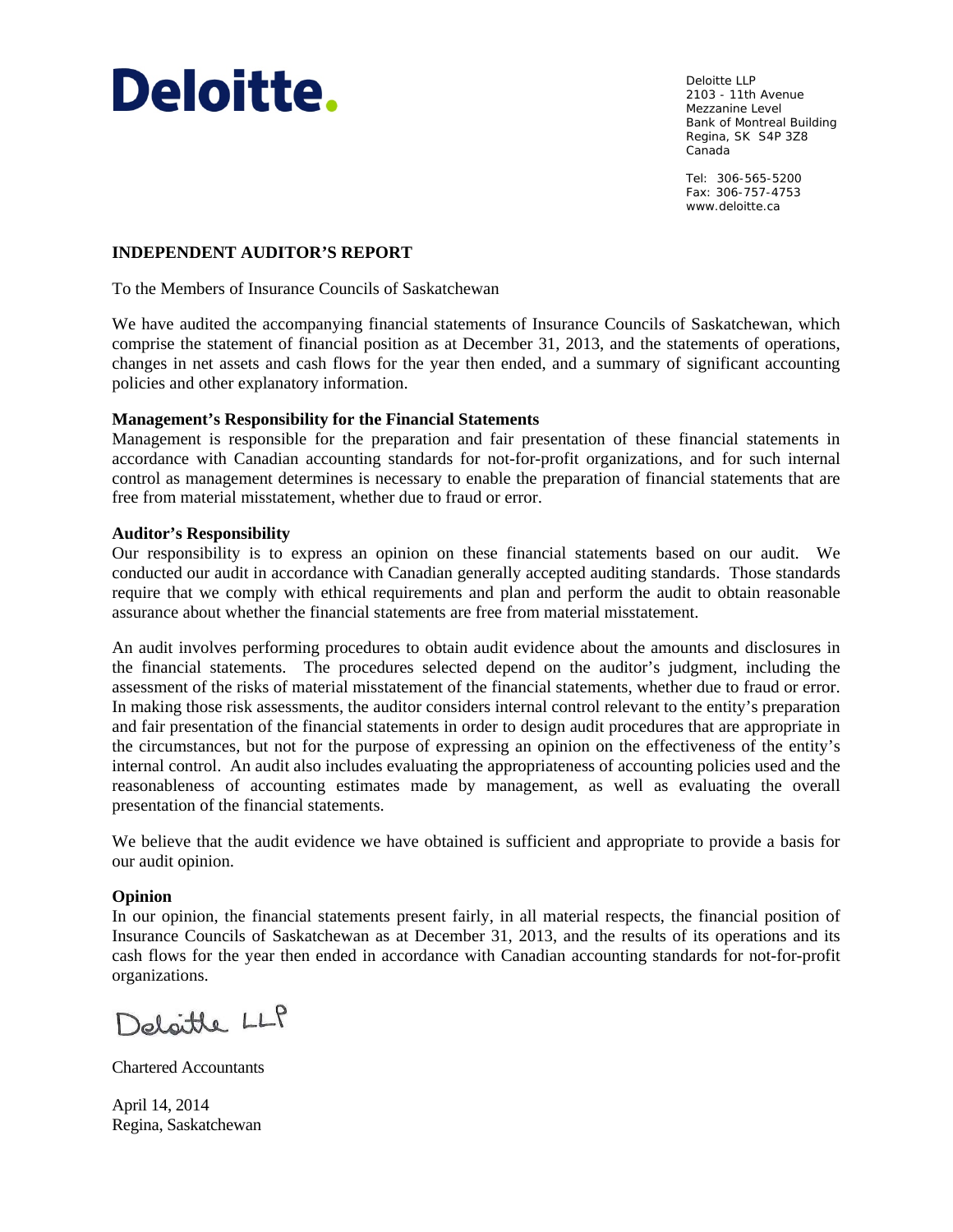# **Statement of Financial Position**

As at December 31, 2013

|                                                                                                                                                                                                           | December 31,<br>2013 |                                                | December 31,<br>2012 |                                               |  |
|-----------------------------------------------------------------------------------------------------------------------------------------------------------------------------------------------------------|----------------------|------------------------------------------------|----------------------|-----------------------------------------------|--|
| <b>CURRENT ASSETS</b><br>Cash<br>Accrued interest receivable<br>Accounts receivable<br>Prepaid expenses<br>Short-term investments (Note 3)                                                                |                      | 165,042<br>7,524<br>21,081<br>4,695<br>256,905 | \$                   | 176,570<br>8,869<br>8,533<br>5,023<br>266,182 |  |
| <b>LONG-TERM INVESTMENTS (Note 3)</b>                                                                                                                                                                     |                      | 455,247<br>874,292                             |                      | 465,177<br>1,060,376                          |  |
| <b>CAPITAL ASSETS (Note 4)</b><br><b>INTANGIBLE ASSETS (Note 5)</b>                                                                                                                                       | $\mathbb{S}$         | 87,676<br>1,071,714                            | \$                   | 97,837<br>517,222                             |  |
| <b>CURRENT LIABILITIES</b><br>Accounts payable and accrued liabilities<br>Annual license renewal fees received in advance                                                                                 | $\mathbf S$          | 2,488,929<br>33,913<br>77,475                  | \$                   | 2,140,612<br>18,049<br>74,665                 |  |
| Deferred tenant inducement (Note 6)                                                                                                                                                                       |                      | 15,717<br>127,105                              |                      | 10,244<br>102,958                             |  |
| <b>NET ASSETS</b><br>Unrestricted<br>Invested in capital assets and intangible assets<br>Internally restricted litigation reserve (Note 7)<br>Internally restricted software development reserve (Note 8) |                      | 752,434<br>1,159,390<br>200,000<br>250,000     |                      | 1,022,595<br>615,059<br>200,000<br>200,000    |  |
|                                                                                                                                                                                                           | $\mathbb{S}$         | 2,361,824<br>2,488,929                         | \$                   | 2,037,654<br>2,140,612                        |  |

See accompanying notes

ON BEHALF OF THE COUNCIL

 $\Box$ ................ Member À . . . . . . . . . Luff Member . . . . . . . . Rolle Member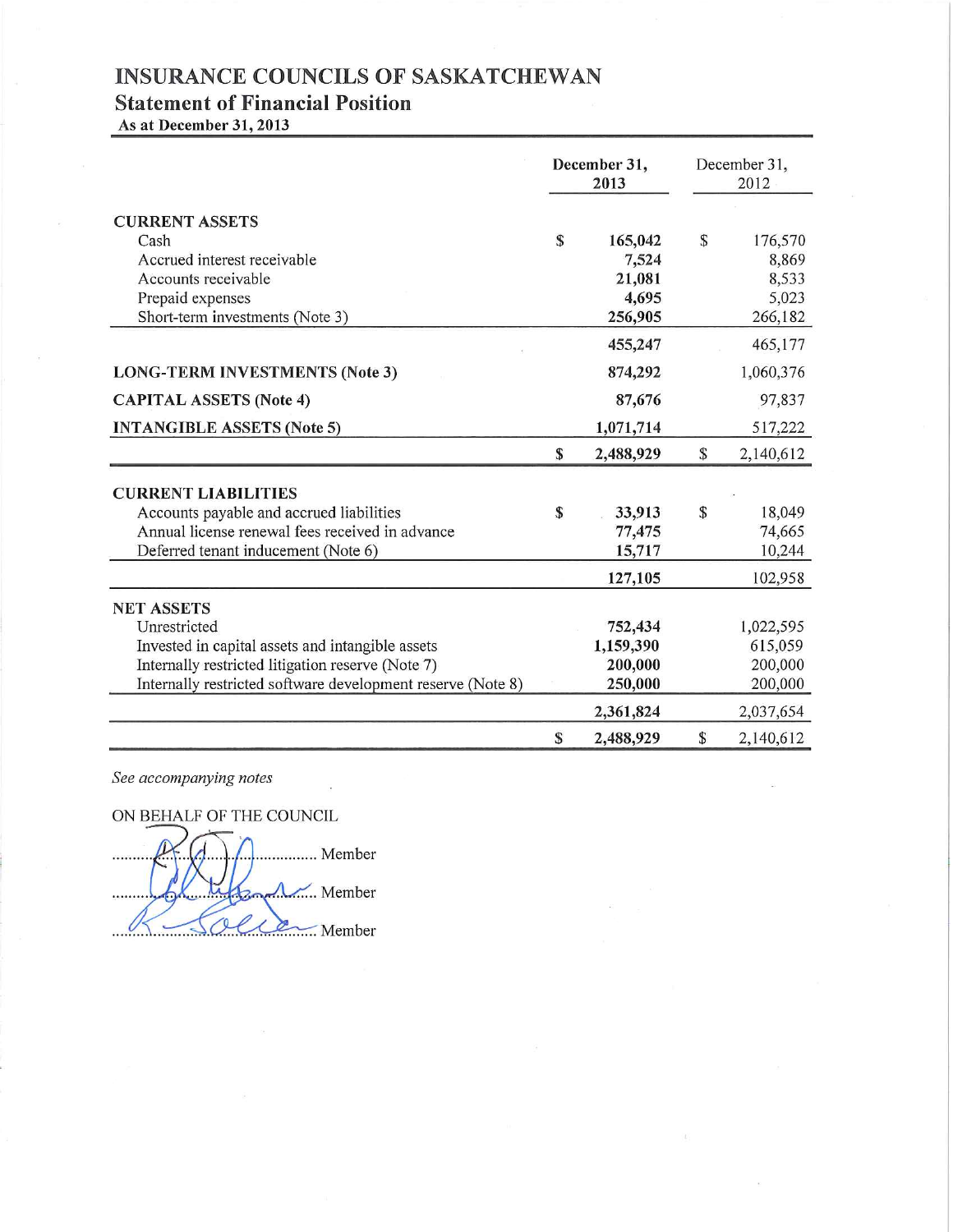# **Statement of Operations**

**Year ended December 31, 2013**

|                                                                                                                                                                                             | 2013                                                                      |    | 2012                                                                |  |
|---------------------------------------------------------------------------------------------------------------------------------------------------------------------------------------------|---------------------------------------------------------------------------|----|---------------------------------------------------------------------|--|
| <b>REVENUE</b><br>License fees<br>Investment income<br><b>Examination</b> fees<br>Investigative cost recovery<br>Investigative fines and penalties<br>Course provider fees<br>Rental income | \$<br>1,381,822<br>24,986<br>62,830<br>3,960<br>3,983<br>13,840<br>18,200 | \$ | 1,318,130<br>20,639<br>50,505<br>7,300<br>8,411<br>14,359<br>17,850 |  |
|                                                                                                                                                                                             | 1,509,621                                                                 |    | 1,437,194                                                           |  |
| <b>EXPENSES</b>                                                                                                                                                                             |                                                                           |    |                                                                     |  |
| Amortization - intangible assets                                                                                                                                                            | 111,443                                                                   |    | 69,432                                                              |  |
| Amortization - capital assets                                                                                                                                                               | 31,910                                                                    |    | 32,165                                                              |  |
| Audit and legal fees                                                                                                                                                                        | 30,711                                                                    |    | 14,737                                                              |  |
| <b>Bank</b> charges                                                                                                                                                                         | 24,369                                                                    |    | 19,503                                                              |  |
| Bond / insurance                                                                                                                                                                            | 3,850                                                                     |    | 2,748                                                               |  |
| Complaints                                                                                                                                                                                  | 680                                                                       |    | 5,916                                                               |  |
| Computer                                                                                                                                                                                    | 48,581                                                                    |    | 27,363                                                              |  |
| Committee meetings                                                                                                                                                                          | 35,092                                                                    |    | 26,838                                                              |  |
| Consultants                                                                                                                                                                                 | 71,431                                                                    |    | 26,330                                                              |  |
| - GICS<br>Council meetings                                                                                                                                                                  | 31,361                                                                    |    | 32,263                                                              |  |
| - Hail                                                                                                                                                                                      | 7,409                                                                     |    | 5,184                                                               |  |
| - Life                                                                                                                                                                                      | 24,188                                                                    |    | 18,010                                                              |  |
| Examination                                                                                                                                                                                 | 11,079                                                                    |    | 20,637                                                              |  |
| Investigation                                                                                                                                                                               | 8,548                                                                     |    | 587                                                                 |  |
| Litigation expense                                                                                                                                                                          |                                                                           |    | 2,388                                                               |  |
| Miscellaneous                                                                                                                                                                               | 3,177                                                                     |    | 3,774                                                               |  |
| Office supplies                                                                                                                                                                             | 27,598                                                                    |    | 23,380                                                              |  |
| Postage and courier                                                                                                                                                                         | 18,150                                                                    |    | 19,324                                                              |  |
| Rent expense                                                                                                                                                                                | 91,396                                                                    |    | 91,171                                                              |  |
| <b>Salaries</b>                                                                                                                                                                             | 595,525                                                                   |    | 552,701                                                             |  |
| Telephone                                                                                                                                                                                   | 8,953                                                                     |    | 8,283                                                               |  |
|                                                                                                                                                                                             | 1,185,451                                                                 |    | 1,002,734                                                           |  |
| <b>EXCESS OF REVENUE OVER EXPENSES</b>                                                                                                                                                      | \$<br>324,170                                                             | \$ | 434,460                                                             |  |

*See accompanying notes*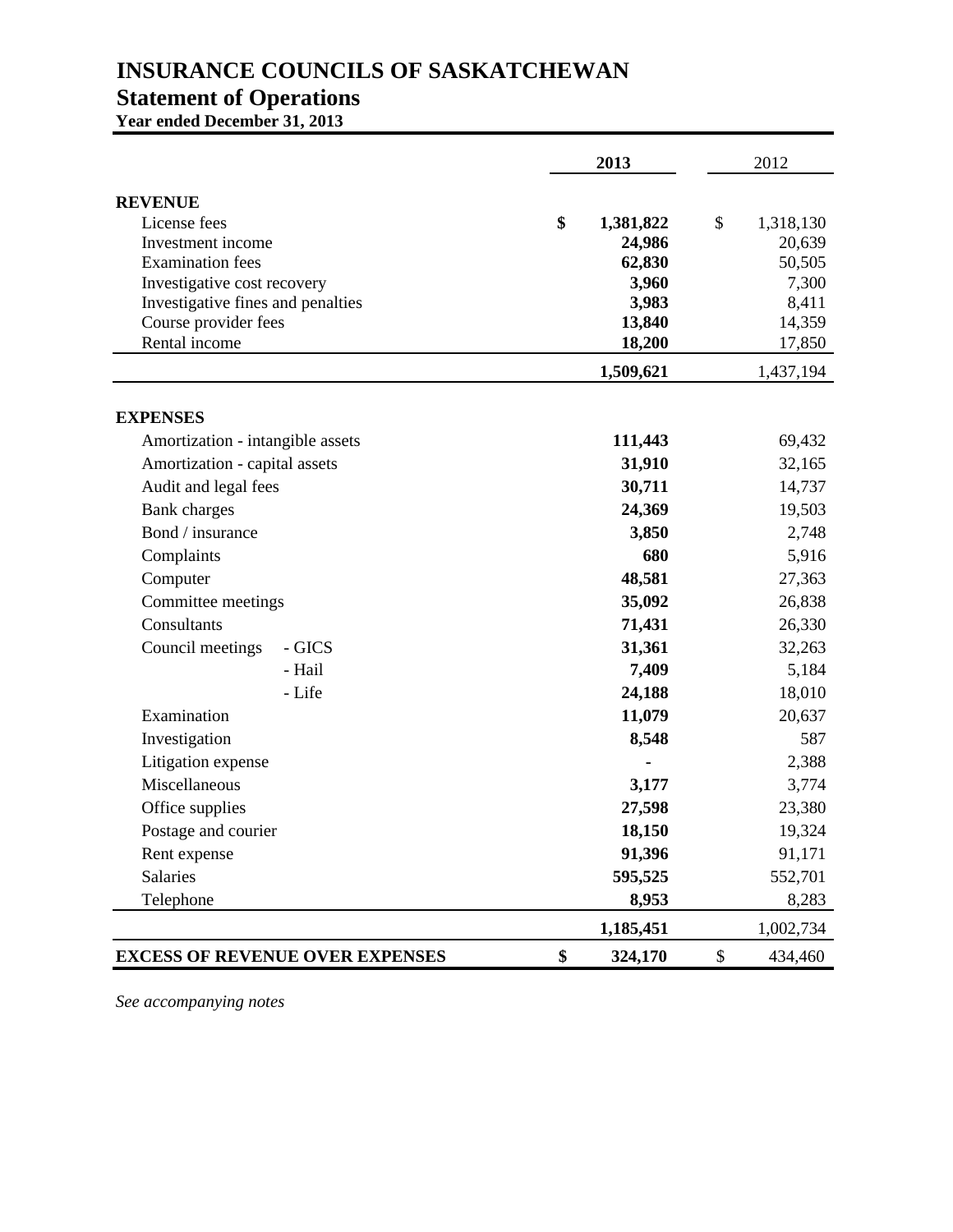## **INSURANCE COUNCILS OF SASKATCHEWAN Statement of Changes in Net Assets**

 **Year ended December 31, 2013**

|                                                                                          |                            |                        | Invested in                                     |            | <b>Internally Restricted</b> |                          |    |                          |                 |    |                          |  |  |  |         |  |                      |  |  |  |                      |  |               |
|------------------------------------------------------------------------------------------|----------------------------|------------------------|-------------------------------------------------|------------|------------------------------|--------------------------|----|--------------------------|-----------------|----|--------------------------|--|--|--|---------|--|----------------------|--|--|--|----------------------|--|---------------|
|                                                                                          | Unrestricted<br>Net Assets |                        | Property and Equipment<br>and Intangible Assets |            |                              |                          |    |                          |                 |    | Litigation Reserve       |  |  |  | Reserve |  | Software Development |  |  |  | 2013<br><b>Total</b> |  | 2012<br>Total |
| Balance, beginning of year                                                               |                            | \$1,022,595            | S                                               | 615.059    |                              | 200,000                  | \$ | 200,000                  | \$<br>2,037,654 | S. | 1,603,194                |  |  |  |         |  |                      |  |  |  |                      |  |               |
| Excess of revenue over<br>expenses                                                       |                            | 467.523                |                                                 | (143, 353) |                              | $\overline{\phantom{a}}$ |    | $\overline{\phantom{0}}$ | 324,170         |    | 434,460                  |  |  |  |         |  |                      |  |  |  |                      |  |               |
| Investment in long-lived assets<br>Interfund transfers:<br>Transfer to establish reserve |                            | (687, 684)<br>(50,000) |                                                 | 687,684    |                              |                          |    | 50,000                   | -               |    | $\overline{\phantom{0}}$ |  |  |  |         |  |                      |  |  |  |                      |  |               |
| Balance, end of year                                                                     |                            | 752,434                |                                                 | 1,159,390  |                              | 200,000                  |    | 250,000                  | \$<br>2,361,824 | S. | 2,037,654                |  |  |  |         |  |                      |  |  |  |                      |  |               |

*See accompanying notes*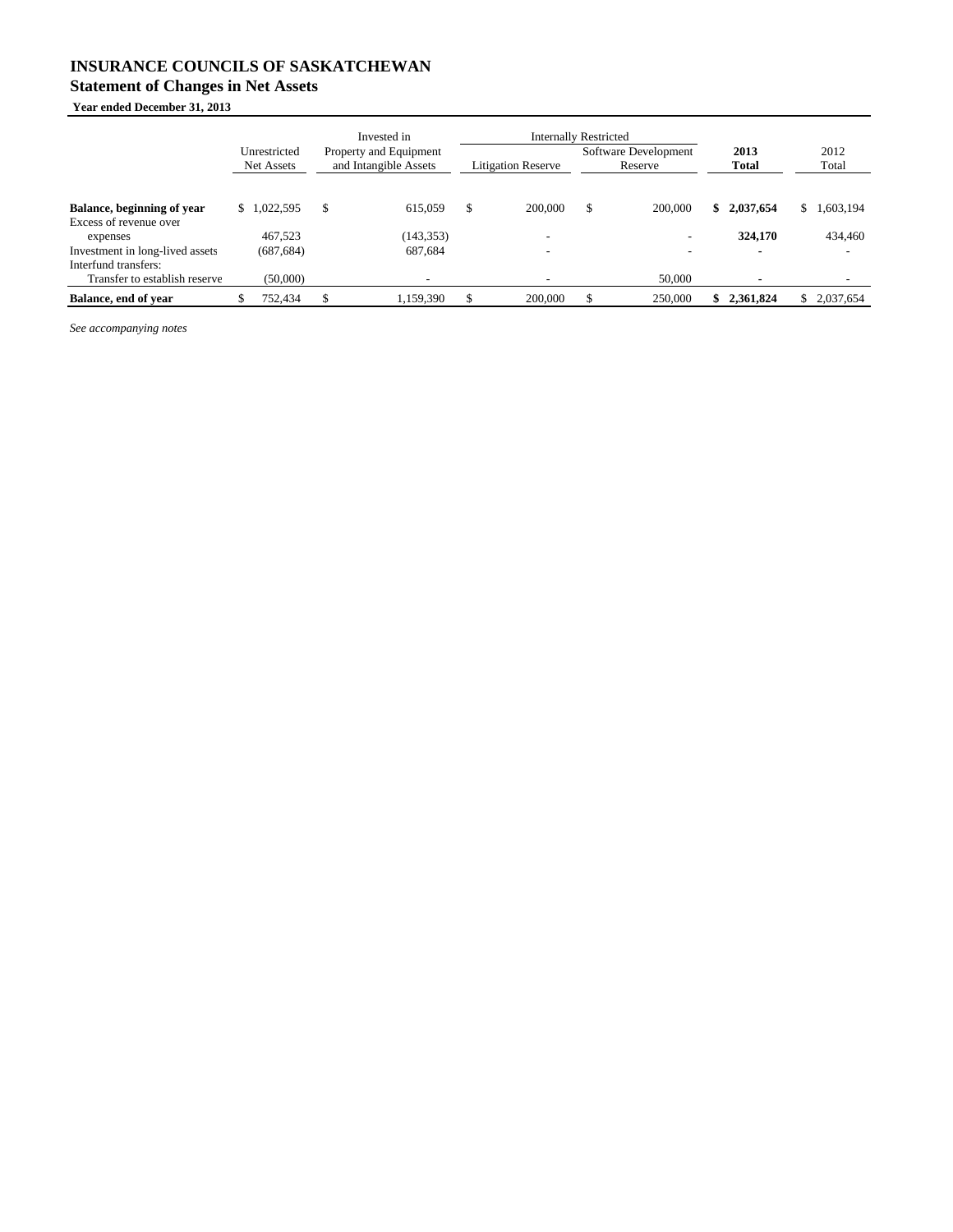# **Statement of Cash Flows**

 **Year Ended December 31, 2013**

|                                                                      |    | 2013       | 2012          |            |  |
|----------------------------------------------------------------------|----|------------|---------------|------------|--|
| NET INFLOW (OUTFLOW) OF CASH RELATED<br>TO THE FOLLOWING ACTIVITIES: |    |            |               |            |  |
| <b>OPERATING ACTIVITIES</b>                                          |    |            |               |            |  |
| Excess of revenue over expenses                                      | \$ | 324,170    | \$            | 434,460    |  |
| Items not affecting cash                                             |    |            |               |            |  |
| Amortization - capital assets                                        |    | 31,910     |               | 32,165     |  |
| Amortization - intangible assets                                     |    | 111,443    |               | 69,432     |  |
| Reinvested distributions                                             |    | (44, 925)  |               | (50, 862)  |  |
| Change in fair value and realized gains on sale of investments       |    | 18,877     |               | 26,858     |  |
| Changes in non-cash working capital                                  |    |            |               |            |  |
| Accrued interest receivable                                          |    | 1,345      |               | (5,401)    |  |
| Accounts receivable                                                  |    | (12, 548)  |               | (2,752)    |  |
| Prepaid expenses                                                     |    | 328        |               | 2,239      |  |
| Accounts payable and accrued liabilities                             |    | 15,864     |               | 737        |  |
| Deferred tenant inducement                                           |    | 5,473      |               | 7,438      |  |
| Annual license renewal fees received in advance                      |    | 2,810      |               | (8,090)    |  |
|                                                                      |    | 454,747    |               | 506,224    |  |
| <b>INVESTING ACTIVITIES</b>                                          |    |            |               |            |  |
| Proceeds from sale of investments                                    |    | 331,410    |               | 349,524    |  |
| Purchase of investments                                              |    | (110,000)  |               | (699, 566) |  |
| Purchase of capital assets                                           |    | (21,749)   |               | (69,798)   |  |
| Purchase of intangible assets                                        |    | (665, 936) |               | (84,790)   |  |
|                                                                      |    | (466, 275) |               | (504, 630) |  |
| NET (DECREASE) INCREASE IN CASH                                      |    | (11,528)   |               | 1,594      |  |
| <b>CASH, BEGINNING OF YEAR</b>                                       |    | 176,570    |               | 174,976    |  |
| <b>CASH, END OF YEAR</b>                                             | \$ | 165,042    | $\mathsf{\$}$ | 176,570    |  |

*See accompanying notes*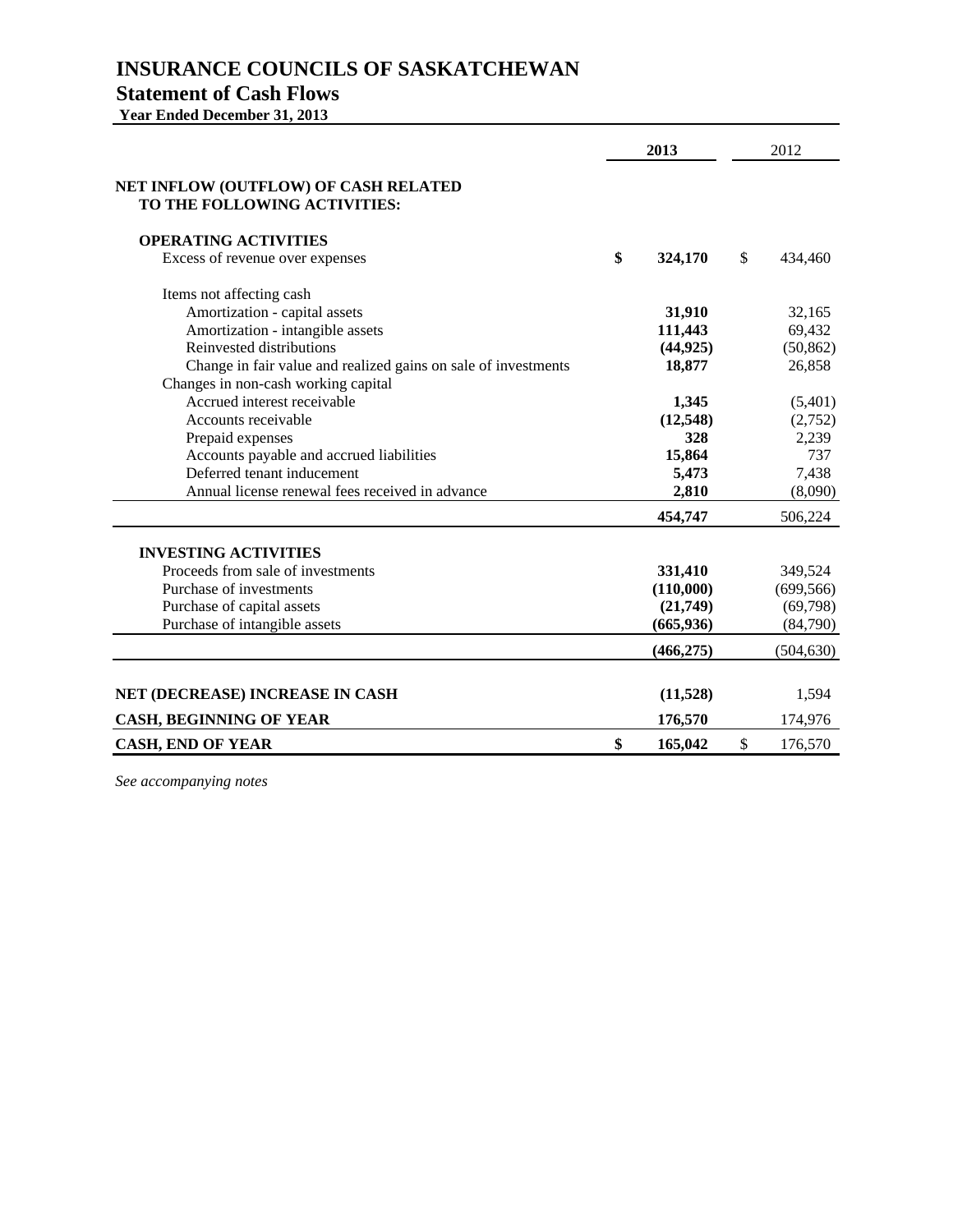#### **1. PURPOSE OF INSURANCE COUNCILS OF SASKATCHEWAN**

Insurance Councils of Saskatchewan ("ICS") issues annual licenses to individual and agency licencees in accordance with the licensing powers delegated to it by the Superintendent of Insurance. It was established by regulation pursuant to the Saskatchewan Insurance Amendment Act, 1985, as a not-forprofit organization and is exempt from income tax under Section 149 of the Income Tax Act.

#### **2. SIGNIFICANT ACCOUNTING POLICIES**

The financial statements have been prepared in accordance with Canadian accounting standards for not-for-profit organizations ("NPO Standards") and reflect the following significant accounting principles:

*a) Use of estimates* 

The preparation of financial statements in conformity with NPO Standards requires management to make estimates and assumptions that affect reported amounts of assets and liabilities at the date of the financial statements and the reported amounts of revenues and expenses during the year.

Amounts involving the use of estimates include recoverability of accounts receivable, fair value of investments, and the useful lives of property and equipment. Actual results could differ from those estimates.

*b) Capital assets* 

Capital assets are recorded at cost. When capital assets are sold or retired, the related costs and accumulated amortization are removed from the respective accounts and any gain or loss is reflected in the statement of operations. Expenditures for repairs and maintenance are charged to operations as incurred. Leaseholds are amortized over the remaining term of the lease.

Capital assets are amortized over their estimated useful lives using the following methods and rates:

| Furniture and equipment | 20% diminishing balance          |
|-------------------------|----------------------------------|
| Computer hardware       | 30% straight line                |
| Computer software       | 100% straight line               |
| Leasehold improvements  | Straight line over term of lease |

*c) Intangible assets* 

Intangible assets are recorded at cost. Costs are capitalized only to the extent that their recovery is reasonably assured. These costs are amortized over the anticipated period of benefit beginning when the development reaches substantial completion as follows:

Software development costs 10% straight line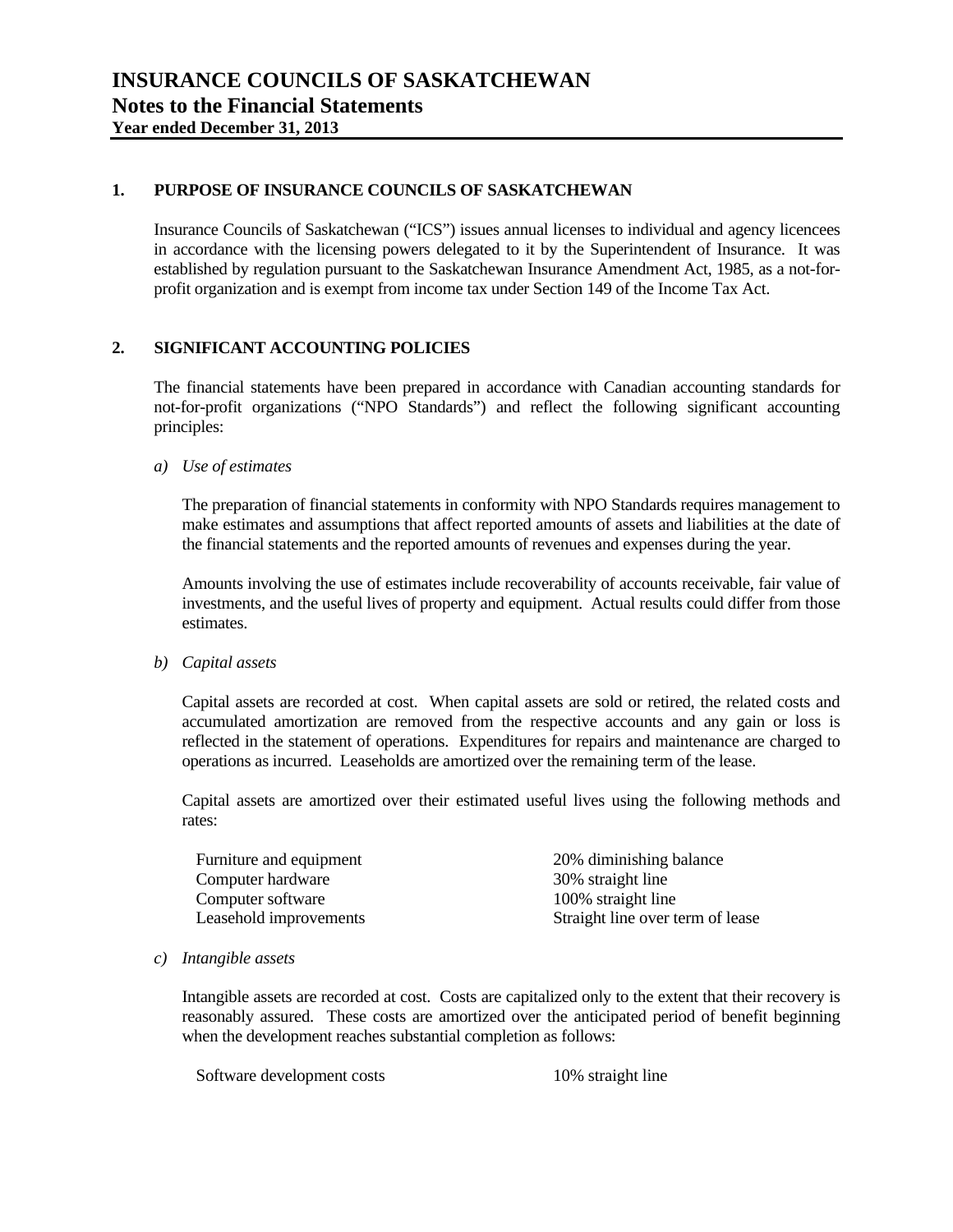#### **2. SIGNIFICANT ACCOUNTING POLICIES (continued)**

#### *d) Long-lived assets*

Long-lived assets such as capital assets and intangibles are tested for recoverability whenever events or changes in circumstances indicate that their carrying amount may not be recoverable. An impairment loss is recognized when the carrying value exceeds the total undiscounted cash flows expected from the use and eventual disposition of the item. The amount of the impairment loss is determined as the excess of the carrying value of the asset over its fair value at the date of impairment.

#### *e) Financial instruments*

ICS initially measures its financial assets and financial liabilities at fair value. ICS subsequently measures all its financial assets and financial liabilities at amortized cost, except for marketable securities (bonds, notes and income funds) which are measured at fair value. Changes in fair value are recognized in the statement of operations.

Financial assets measured at amortized cost include cash, accrued interest receivable and accounts receivable.

For financial instruments measured at amortized cost, transaction costs are added to the carrying value of the asset or netted against the carrying value of the liability and are then recognized using the effective interest method. Any premium or discount related to an instrument measured at amortized cost is amortized over the expected life using the effective interest method and recognized in net earnings as interest income or expense.

With respect to financial assets measured at cost or amortized cost, ICS recognizes in net earnings an impairment loss, if any, when it determines that a significant adverse change has occurred during the period in the expected timing or amount of future cash flows. When the extent of impairment of a previously written-down asset decreases and the decrease can be related to an event occurring after the impairment was recognized, the previously recognized impairment loss shall be reversed in net earnings in the period the reversal occurs.

#### Credit risk

ICS's principal financial assets are cash, accounts receivable and investments, which are subject to credit risk. The carrying amounts of financial assets on the statement of financial position represent ICS's maximum credit exposure at the statement of financial position date.

ICS's credit risk is primarily attributable to its trade receivables. The amounts disclosed in the statement of financial position are net of allowance for doubtful accounts, estimated by the management of ICS based on previous experience and its assessment of the current economic environment. ICS does not have significant exposure to any individual customer. The credit risk on cash and investments is limited because the counterparties are chartered banks with high creditratings assigned by national credit-rating agencies and fixed term investments of a high credit quality. ICS also limits its exposure by ensuring that it has invested in securities in accordance with the investment policy.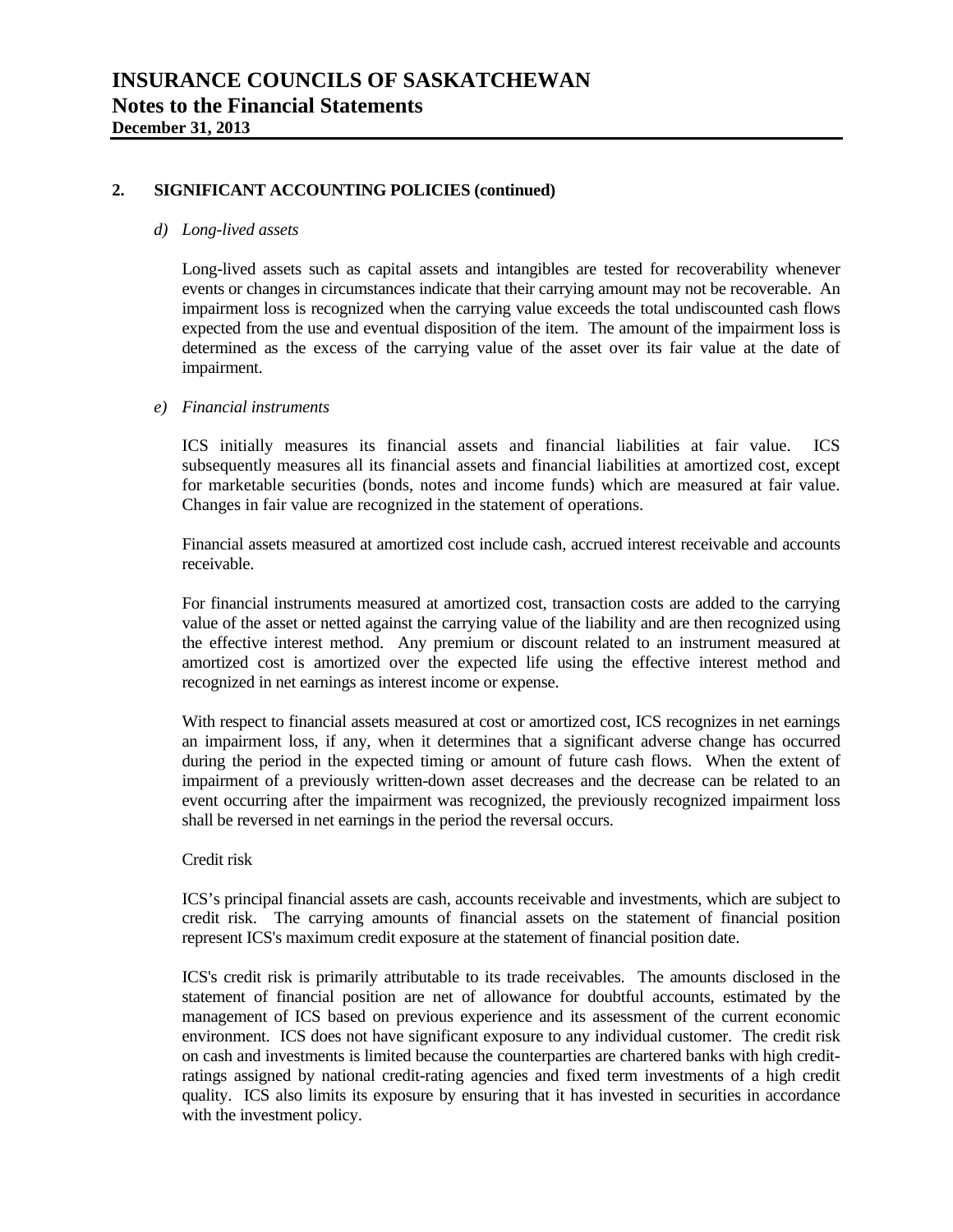#### **2. SIGNIFICANT ACCOUNTING POLICIES (continued)**

*e) Financial instruments (continued)*

#### Liquidity risk

Liquidity risk is the risk of being unable to meet cash requirements or to fund obligations as they become due. ICS manages its liquidity risk by constantly monitoring forecasted and actual cash flows and financial liability maturities, and by holding assets that can be readily converted into cash. Accounts payable are generally repaid within 30 days.

Interest rate risk

ICS is exposed to interest rate risk on its fixed and floating interest rate financial instruments. Fixed-rate instruments subject ICS to a fair value risk while the floating rate instruments subject it to a cash flow risk.

*f) Revenue recognition* 

License fees are recognized in the period the price is determinable and collection has occurred.

Fees received in advance are deferred and recognized as income in the period in which the license is issued.

All other revenue is recognized in the period it is earned, price is determinable and collection is reasonably assured.

#### *g) Registered savings plan*

ICS has made contributions of \$23,930 (2012 - \$21,705) to employees' registered savings plans. The contributions are expensed as incurred.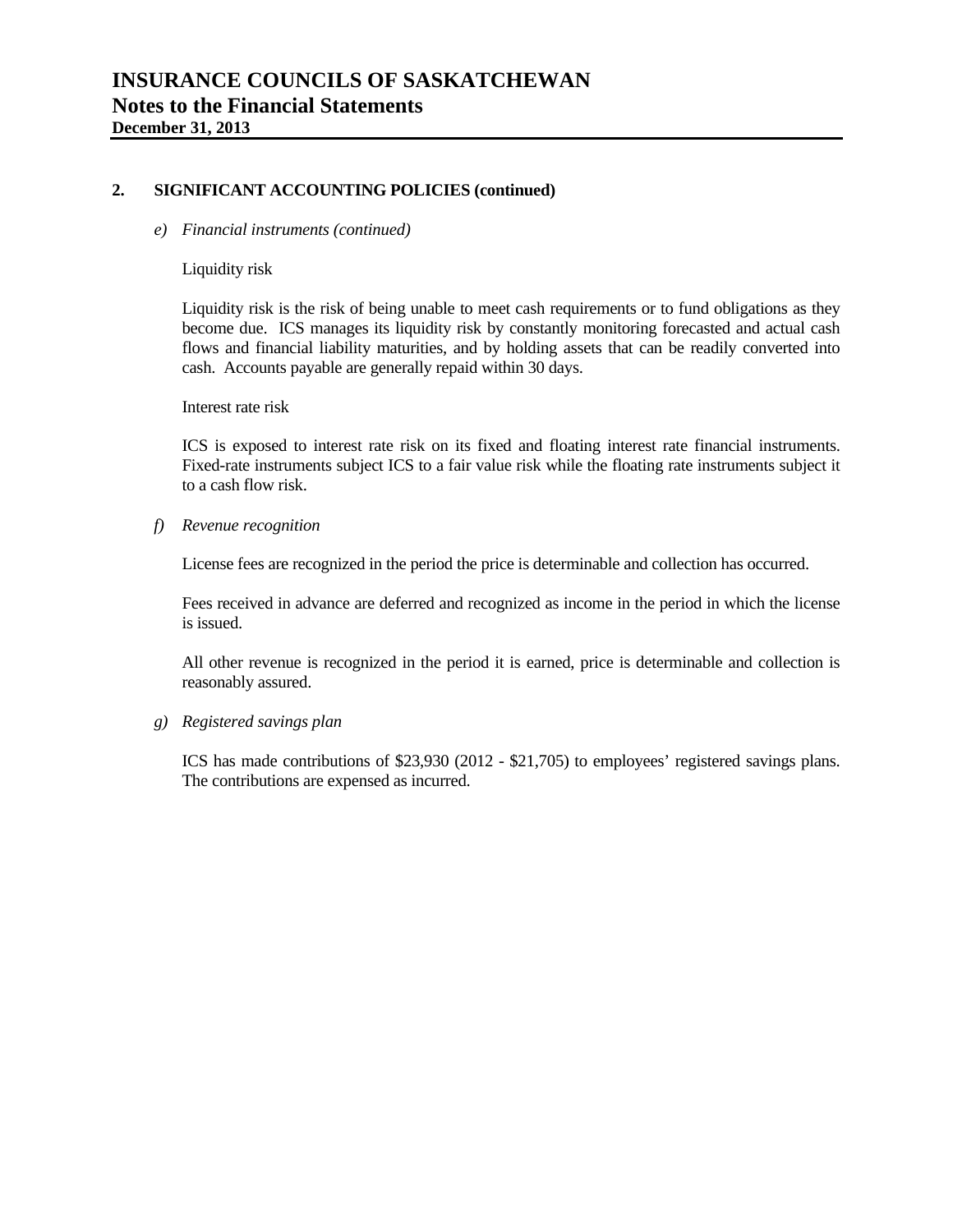#### **3. INVESTMENTS**

| <b>Short-Term Investments</b>      | December 31, 2013 |                   |       |         |  |  |  |
|------------------------------------|-------------------|-------------------|-------|---------|--|--|--|
|                                    |                   | <b>Maturity</b>   | Fair  |         |  |  |  |
| <b>Bonds</b>                       | Rate              | Date              | Value |         |  |  |  |
| Renaissance High Interest          |                   |                   |       |         |  |  |  |
| Savings Account                    | Variable          | N/A               | \$    | 1,700   |  |  |  |
| Trimark Floating Rate Income Fund  | Variable          | N/A               |       | 84,859  |  |  |  |
| CitiGroup Financial Canada Inc.    | 4.75%             | March 17, 2014    |       | 77,512  |  |  |  |
| Canadian Imperial Bank of Commerce | 4.75%             | December 22, 2014 |       | 92,834  |  |  |  |
|                                    |                   |                   | S     | 256,905 |  |  |  |

| <b>Long-Term Investments</b>       | <b>December 31, 2013</b> |                         |    |                      |  |  |  |
|------------------------------------|--------------------------|-------------------------|----|----------------------|--|--|--|
| <b>Bonds</b>                       | Rate                     | <b>Maturity</b><br>Date |    | Fair<br><b>Value</b> |  |  |  |
| Altagas Limited                    | 4.10%                    | March 24, 2016          | \$ | 52,135               |  |  |  |
| Bell Canada                        | 3.60%                    | December 2, 2015        |    | 41,263               |  |  |  |
| Bell Canada                        | 5.00%                    | February 15, 2017       |    | 155,026              |  |  |  |
| Brookfield Asset Mgmt Inc.         | 5.20%                    | September 8, 2016       |    | 151,980              |  |  |  |
| Calloway Real Estate               | 5.10%                    | June 4, 2015            |    | 52,009               |  |  |  |
| Canadian Imperial Bank of Commerce | Variable                 | June 20, 2015           |    | 58,787               |  |  |  |
| Canadian Imperial Bank of Commerce | Variable                 | December 14, 2017       |    | 38,642               |  |  |  |
| CIBC Premium Yield                 | Variable                 | January 19, 2019        |    | 65,818               |  |  |  |
| Laurentian Bank of Canada          | 3.70%                    | Novemeber 2, 2015       |    | 71,581               |  |  |  |
| Manulife Financial Corp            | 5.16%                    | June 26, 2015           |    | 75,560               |  |  |  |
| <b>CIBC</b> Premium Yield          | Variable                 | December 20, 2019       |    | 111,491              |  |  |  |
|                                    |                          |                         | \$ | 874,292              |  |  |  |

The adjustment to fair value at December 31, 2013 was an unrealized loss of \$17,799 (2012 unrealized loss of \$21,343) which was recognized in investment income.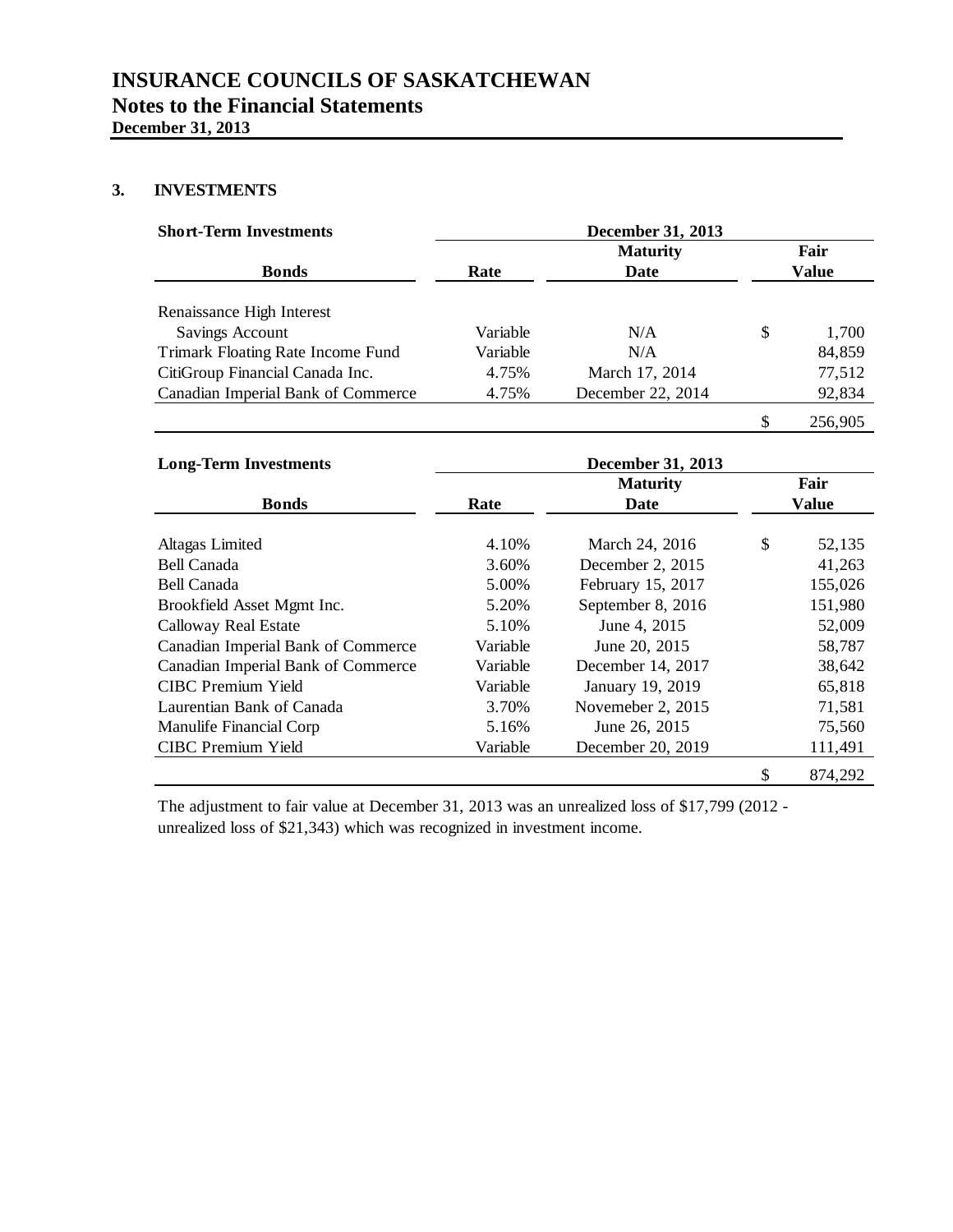## **3. INVESTMENTS (continued)**

| <b>Short-Term Investments</b>       | December 31, 2012 |                   |      |              |  |  |
|-------------------------------------|-------------------|-------------------|------|--------------|--|--|
|                                     |                   | <b>Maturity</b>   | Fair |              |  |  |
| <b>Bonds</b>                        | Rate              | Date              |      | <b>Value</b> |  |  |
| Renaissance High Interest           |                   |                   |      |              |  |  |
| Savings Account                     | Variable          | N/A               | \$.  | 1,679        |  |  |
| Trimark Floating Rate Income Fund   | Variable          | N/A               |      | 82,543       |  |  |
| Province of Ontario                 | 4.75%             | June 2, 2013      |      | 84,248       |  |  |
| Finning International Inc.          | 5.16%             | September 3, 2013 |      | 57,276       |  |  |
| Caterpillar Financial Services Ltd. | 2.64%             | December 2, 2013  |      | 40,436       |  |  |
|                                     |                   |                   |      | 266,182      |  |  |

| <b>Long-Term Investments</b>       | December 31, 2012 |                    |              |           |  |  |
|------------------------------------|-------------------|--------------------|--------------|-----------|--|--|
|                                    | <b>Maturity</b>   |                    |              | Fair      |  |  |
| <b>Bonds</b>                       | Rate              | <b>Date</b>        | <b>Value</b> |           |  |  |
| Altagas Limited                    | 4.10%             | March 24, 2016     | \$.          | 52,492    |  |  |
| Bell Canada                        | 3.60%             | December 2, 2015   |              | 41,710    |  |  |
| Bell Canada                        | 5.00%             | February 15, 2017  |              | 158,706   |  |  |
| Brookfield Asset Mgmt Inc.         | 5.20%             | September 8, 2016  |              | 152,996   |  |  |
| Calloway Real Estate               | 5.10%             | June 4, 2015       |              | 52,865    |  |  |
| Canadian Imperial Bank of Commerce | Variable          | May 20, 2014       |              | 48,518    |  |  |
| Canadian Imperial Bank of Commerce | Variable          | September 22, 2015 |              | 57,669    |  |  |
| Canadian Imperial Bank of Commerce | Variable          | June 20, 2018      |              | 64,091    |  |  |
| Canadian Imperial Bank of Commerce | Variable          | December 14, 2017  |              | 37,726    |  |  |
| Canadian Imperial Bank of Commerce | 4.75%             | December 22, 2014  |              | 95,241    |  |  |
| CIBC Premium Yield                 | Variable          | January 19, 2019   |              | 70,000    |  |  |
| CitiGroup Financial Canada Inc.    | 4.75%             | March 17, 2014     |              | 79,378    |  |  |
| Laurentian Bank of Canada          | 3.70%             | November 2, 2015   |              | 71,991    |  |  |
| Manulife Financial Corp            | 5.16%             | June 26, 2015      |              | 76,993    |  |  |
|                                    |                   |                    | \$           | 1,060,376 |  |  |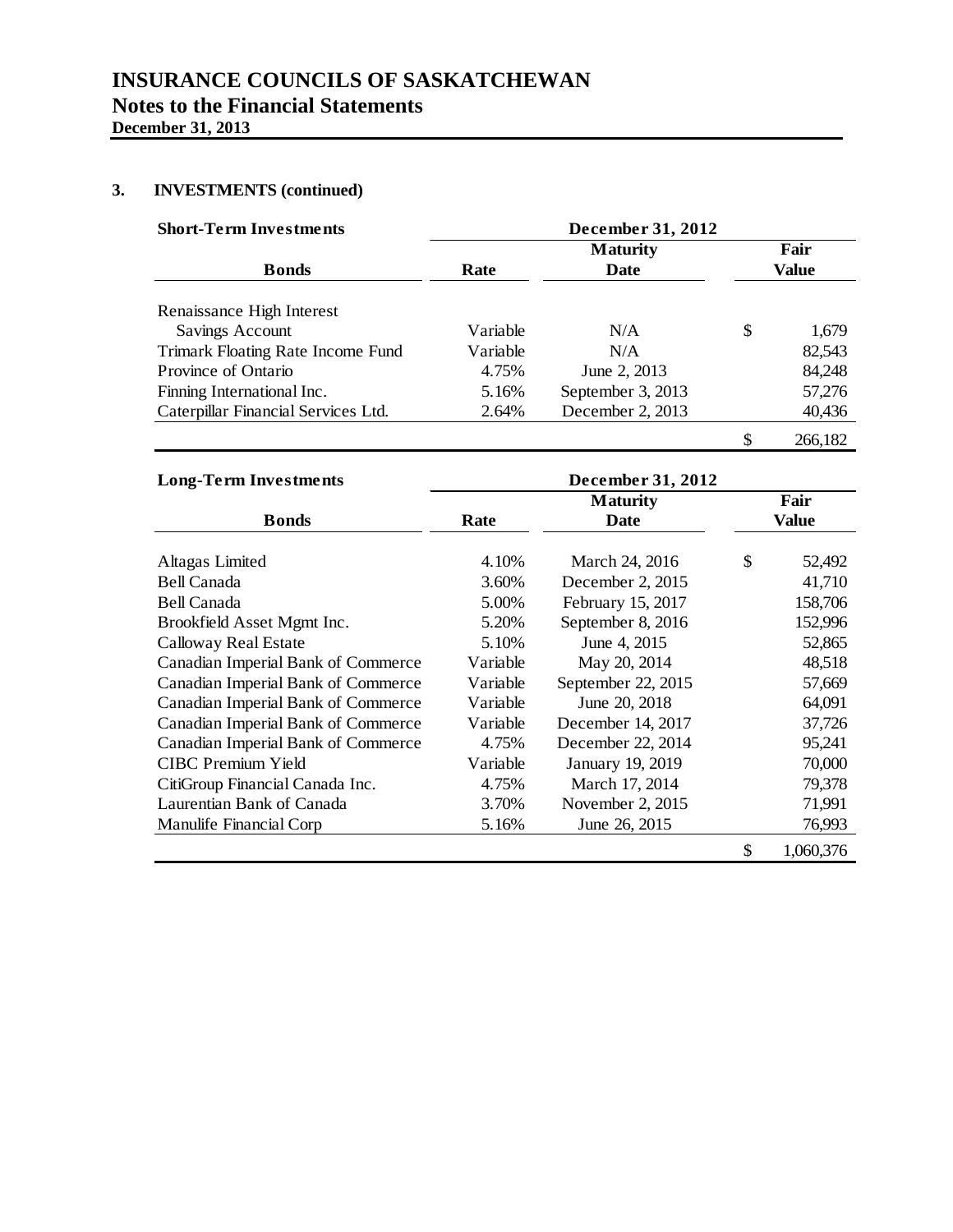# **INSURANCE COUNCILS OF SASKATCHEWAN Notes to the Financial Statements December 31, 2013**

#### **4. CAPITAL ASSETS**

|                         |              |                                    |         |      | <b>Net Book Value</b> |    |        |  |
|-------------------------|--------------|------------------------------------|---------|------|-----------------------|----|--------|--|
|                         | Cost         | <b>Accumulated</b><br>Amortization |         | 2013 |                       |    | 2012   |  |
| Furniture and equipment | \$<br>93,630 | \$                                 | 46,809  | \$   | 46,821                | \$ | 48,841 |  |
| Computer hardware       | 84,414       |                                    | 61,383  |      | 23,031                |    | 20,994 |  |
| Computer software       | 283,917      |                                    | 276,617 |      | 7,300                 |    | 15,299 |  |
| Leasehold improvements  | 15,243       |                                    | 4,718   |      | 10,525                |    | 12,703 |  |
|                         | 477,204      |                                    | 389,527 | \$   | 87,677                |    | 97,837 |  |

#### **5. INTANGIBLE ASSETS**

|                   |             | <b>Net Book Value</b>              |             |     |         |  |
|-------------------|-------------|------------------------------------|-------------|-----|---------|--|
|                   | Cost        | <b>Accumulated</b><br>Amortization | 2013        |     | 2012    |  |
| Software          |             |                                    |             |     |         |  |
| development costs | \$1,373,850 | 302,136<br>\$                      | \$1,071,714 | \$. | 517,222 |  |

Certain applications and systems software development costs have been capitalized amounting to \$665,936 in 2013 (\$84,790 in 2012).

#### **6. DEFERRED TENANT INDUCEMENT**

|                                                           | 2013   |              | 2012   |  |
|-----------------------------------------------------------|--------|--------------|--------|--|
|                                                           |        |              |        |  |
| The lease agreement includes tenant inducements which are |        |              |        |  |
| amortized straight-line over the term of the lease.       | 15,717 | <sup>S</sup> | 10.244 |  |

#### **7. LITIGATION RESERVE**

 Funds relating to the litigation reserve have been internally restricted for the purpose of providing for the ongoing legal costs associated with defending ICS' rights to license and regulate insurance agents, agencies and adjusters in the Province of Saskatchewan.